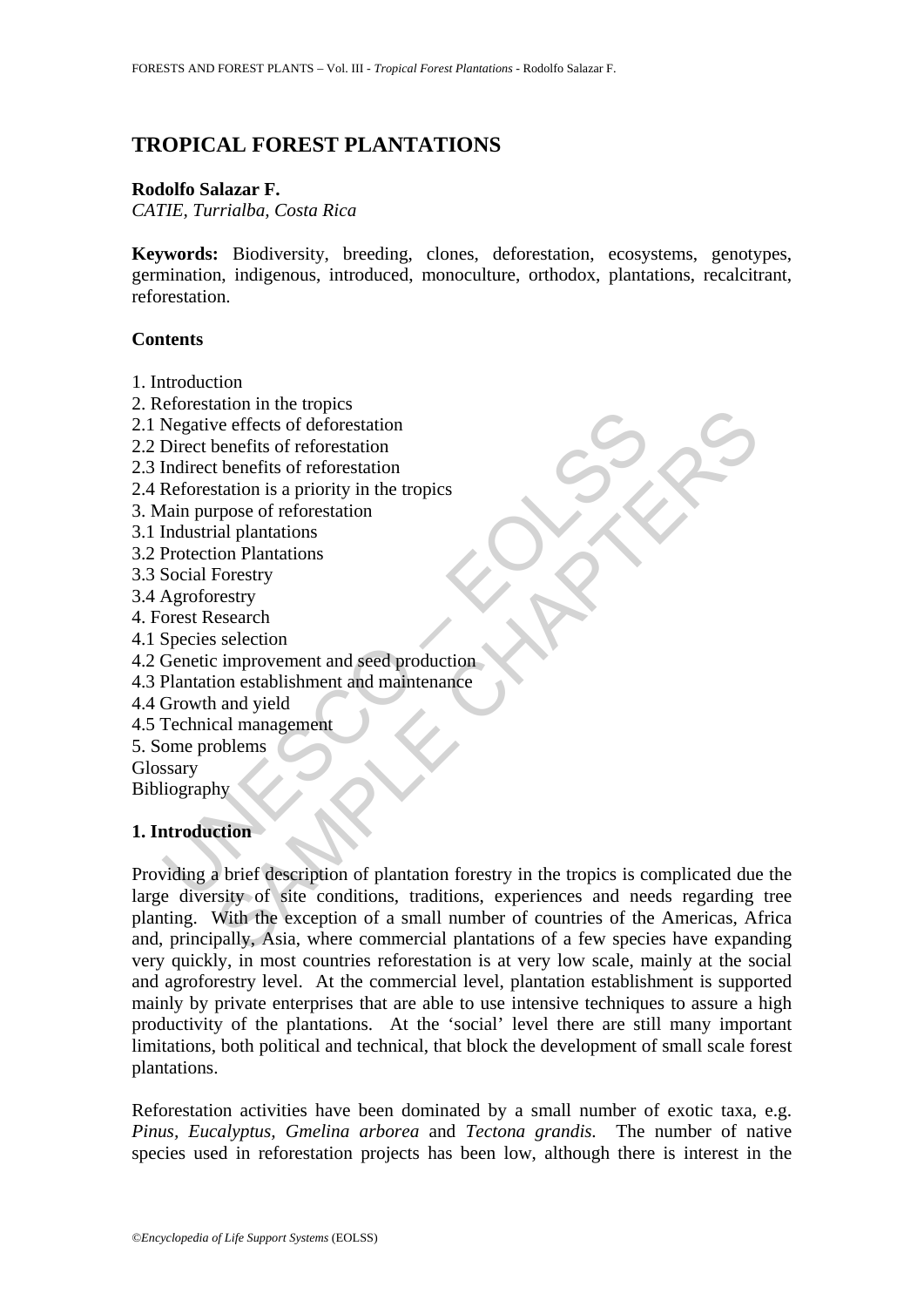identification of native species with potential for reforestation. In this field it is important to include work in genetic improvement, and *in-situ* and *ex–situ* gene conservation. Additionally, more work is needed on silvicultural techniques for 'social' plantations and on the processing and marketing of the products, in order to increase the economic benefits and, concomitantly, farmers' motivation to plant more trees.

### **2. Reforestation in the tropics**

### **2.1 Negative effects of deforestation**

The high biodiversity of the tropical region has been widely recognized. Nevertheless, recent decades have seen a rapid decline in this richness, due mainly to expansion of the agricultural frontier. It is estimated that about 30% of the world's terrestrial area is forest, of which 50% is found in the tropics and subtropics. These subtropical and tropical forests are home to around 95% of the world's trees species. It is estimated that at least 97% of this forest cover is the product of natural regeneration and only 3% is composed of plantations. In most tropical developing countries, reforestation is not considered as a productive or remunerative activity.

st, of which 50% is found in the tropics and subtropics. The<br>cial forests are home to around 95% of the world's trees species,<br>ast 97% of this forest cover is the product of natural regeneratio<br>posed of plantations. In mos which 50% is found in the tropics and subtropics. These subtropical<br>ests are home to around 95% of the world's trees species, It is estimated<br>which 50% is found in the tropics and subtropics. These subtropical<br>ests are hom The negative impact of the loss of this forest cover is alarming and includes: destruction and degradation of many species of plants and animals, degradation of the soil, damage to water sources, desertification, and climatic changes are all producing a strong negative impact in all sectors of society. Also, in rural areas where natural forests have been eliminated, communities are experiencing increasing difficulties in providing fuelwood and poles for agriculture, fences and rural constructions.

#### **2.2 Direct benefits of reforestation**

In tropical regions, small, medium and large forest plantations are established mainly for the purpose of supplying community fuelwood and poles for rural construction and industry. These are some of the more important direct benefits that landowners can obtain from tree planting.

Large industrial plantations have been established mainly in tropical countries where there are economic incentives for reforestation by private enterprises interested in the production of timber, plywood and paper, as in Colombia, Brazil, Mexico and some Asian and African countries. All of these represent some of the more common direct benefits from forest plantations.

#### **2.3 Indirect benefits of reforestation**

Reforestation has many important indirect benefits in rural and urban communities, Unfortunately, the main interest usually is concentrated in the direct rather than in the indirect benifits. Among indirect benefits are: 1. The protection and improvement of the soil conditions. This is a particularly important point in tropical regions with high rainfall during the year and hilly lands where soil erosion may reach more than 60 tons  $ha^{-1}$  yr<sup>-1</sup>. The reforestation of such degraded sites is increasingly recognized as an important benefit of reforestation. Such plantations need to be scientifically managed,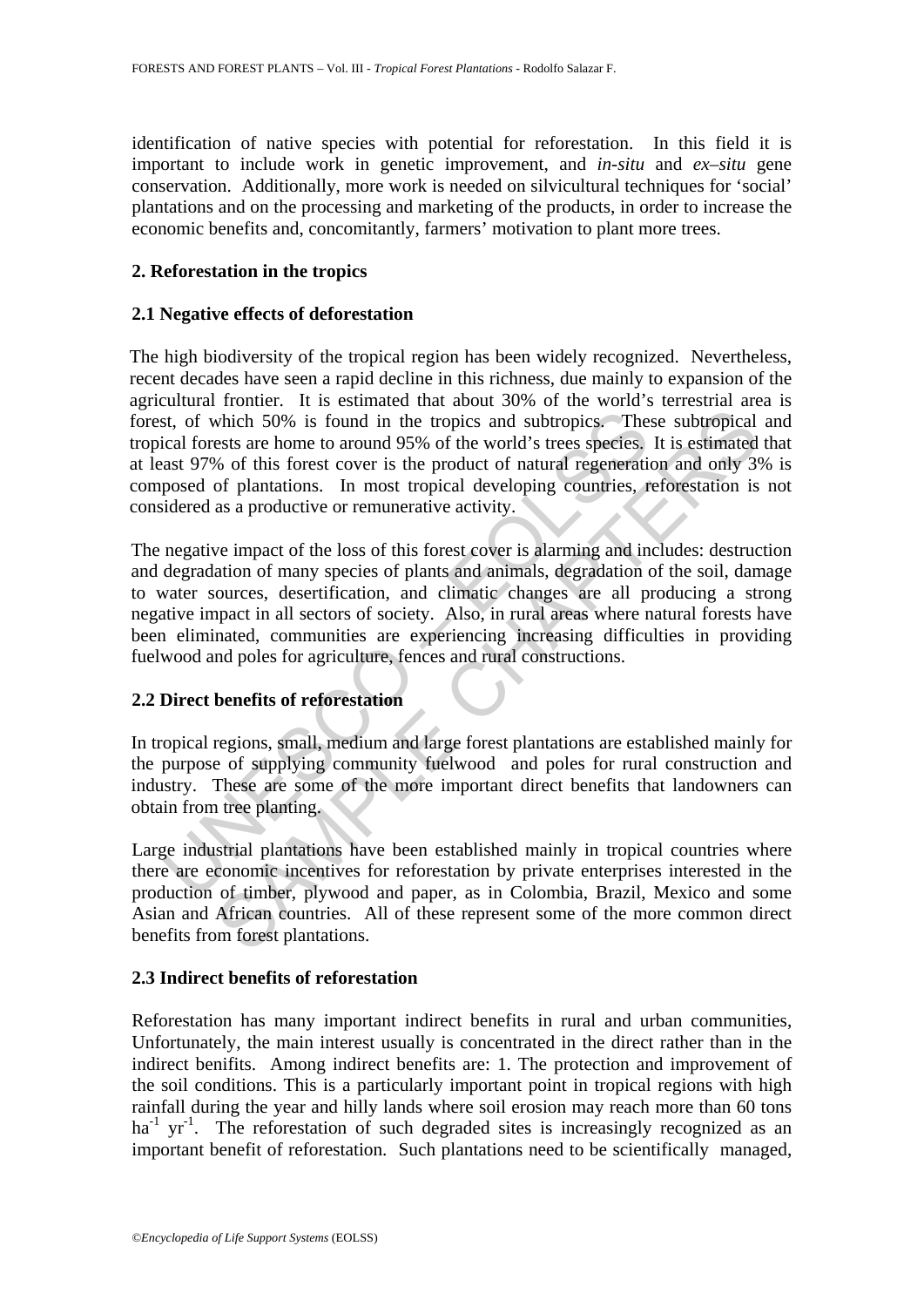in order both to protect the ground cover and generate some economic resources for the local communities; 2. The use of plantations both for grazing and as a source of fodder from tree foliage in areas having long dry periods; 3. The use of forest species as shelterbelts in coffee and cacao plantations and as windbreaks; 4. Planting trees improves water infiltration, reducing the risks of floods and increasing the availability of water, a vital consideration in many tropical countries; and, 5. Mixed species plantations, including native species, is an important means of increasing habitat availability for flora and fauna.

Urban reforestation also has high potential to improve microclimate and reduce the impact of health risks such as smoke and noise transmission. The greenhouse effect produced by the rapid increase in the atmospheric concentrations of carbon dioxide  $(CO<sub>2</sub>)$ , methane  $(CH<sub>4</sub>)$  and nitrous oxide  $(NO<sub>2</sub>)$ , is likely to continue increasing. The use of plantations to sequester  $CO<sub>2</sub>$  is an important indirect benefit of reforestation particularly when used as a short-term solution. In addition, such plantations meliorate the local climate, lower temperatures and increase humidity. Apart of these indirect benefits, farmers obtain direct benefits when they harvest the trees.

#### **2.4 Reforestation is a priority in the tropics**

In tropical countries, the conversion of the remaining areas of natural forest to agriculture and pasturelands continues. Apart from the strong negative effects on the climate and biodiversity, it is becoming increasingly difficult to satisfy demands for wood products. For this reason, reforestation must be considered in most of the tropical countries as a high priority for protection and restoration of soil and water and for industrial and smallholder wood production.

of plantations to sequester  $CO_2$  is an important indirect beneivelarly when used as a short-term solution. In addition, such place including when used as a short-term solution. In addition, such place included local clim Interior stock and short-term solution. In addition, such that interiors to sequester CO<sub>2</sub> is an important indirect benefit of reforestably when used as a short-term solution. In addition, such plantations mellemente, lo In the  $10<sup>th</sup>$  World Forestry Congress one of the recommendations was that "A large increase in the area of plantations is an absolute necessity to satisfy the growing demand for wood products, to reduce the stress on natural forest ecosystems and to sequester atmospheric carbon". However, in spite of this recognition that reforestation helps meet the basic needs of industry, improves rural incomes and improves the critical situation of the environment, current activity is insufficient to counter the negative consequences of deforestation. It is clear that the reforestation must take a wide variety of forms, from large-scale plantations for wood industry to small-scale diversified tree-planting activities of farmers.

Another important point is that implementation of reforestation strategies requires policy decisions at several levels including national and international. These policy initiatives should be directed at forestry institutions and be related to the real situation of the communities and the countries, with the backing of national governments and international organizations and the support of forest services, voluntary organizations and local people. In most countries, promotion of reforestation faces serious problems. These include the lack of government interest and support, the perception of reforestation as a non-productive activity, the lack of reproductive material of high genetic quality, and the lack of the technical knowledge and experience necessary for rational silviculture, processing and marketing.